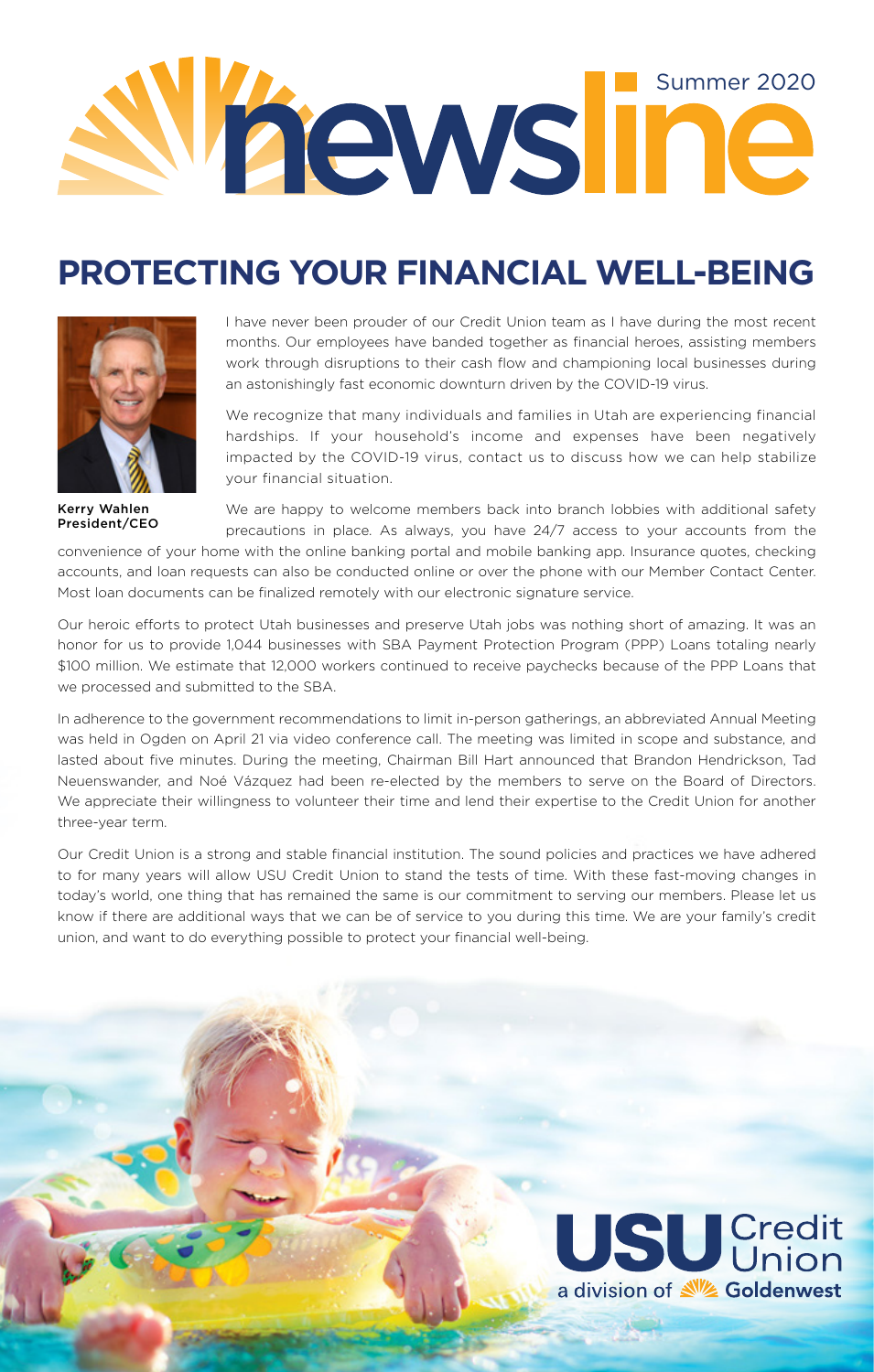# **BEST OF STATE**

For the 11th time in 13 years, Goldenwest Credit Union was honored as the 2020 Utah "Best of State" winner in the credit union category.

"Being named the credit union 'Best of State' winner is appropriately deserved by our loyal membership, dedicated Board of

Directors, and hard-working staff," remarked Kerry Wahlen, President/CEO. "This award demonstrates our commitment to excellence as an organization."

Winners of the Best of State Awards were rated and judged on their impact on the community; excellence and achievement within their industry; and, innovation and originality.

*USU Credit Union operates as a division of* 



**ICUA** 

**Health & Stability Rating 2020**DepositAccounts

## **FINANCIAL HEALTH RATING GOLDENWEST EARNS A+**

2020 Report, Goldenwest Credit Union was ranked across the nation and earned an A+ rating for health and stability. The recognition marks the sixth

"With the abrupt economic slowdown brought on Credit Union recognized among the healthiest in the United States," remarked Kerry Wahlen, Goldenwest President/CEO

He continued, "Goldenwest's continuous A+ ratings needed financial resources to our members during these tempestuous times."

DepositAccounts.com, a subsidiary of LendingTree, evaluates the financial health of over 10,000 banks rankings and recognition.

## *USU Credit Union operates as a division of*

# **Business Reward Yourself Checking**

own a business it is about time you Reward Yourself! With Business Reward Yourself Checking by USU Credit Union, you can do just that. Maximize our business account benefits by upgrading to Business Reward Yourself king. You will double your Business Visa Extra Awards points, earn higher dividends on checking balances, and more!

#### **Maximize Your Benefits!**



Earn double Extra Awards points on all Business Rewards credit card purchases.



Receive dividends on Business Reward Yourself Checking balance plus a rate bump on your certificates.

Free Business Remote Deposit Capture.

Personalized service and dedicated Business Experts.

Additional benefits include 300 free items (count), 15 free bill payments, discounted payroll, and no set-up fees.

**USU Credit Union is here to help you. Visit our website at usucu.org or call 800-248-6361 x8853 to speak with a Business Expert today!**

# USU Credit Union Information

| <b>Board of Directors</b><br><b>Bill Hart, Chair</b><br>Brandon Hendrickson, Vice Chair           |          | usucu.org                                          |
|---------------------------------------------------------------------------------------------------|----------|----------------------------------------------------|
| Jeanette Smyth, Secretary<br><b>Tad Neuenswander</b><br><b>Stoney Wayment</b><br>Dan Musgrave     |          | 435-753-4080 or 800-248-6361                       |
| <b>Steve Carroll</b><br>Dave Adams<br>Noé Vázquez                                                 | $E$ CEO  | <b>Follow CEO Kerry Wahlen</b><br>@goldenwestcuceo |
| <b>Supervisory Committee</b><br>Ron Gebhardt, Chair<br>Noé Vázquez, Board Liaison<br>Mike Liptrot |          | @usucreditunion                                    |
| Andy Blackburn<br>Dan Stober                                                                      |          | facebook.com/usucreditunion                        |
| <b>Goldenwest Corporate Offices</b><br>5025 Adams Ave, Ogden, UT 84403                            | <b>O</b> | usucreditunion                                     |
| PO Box 1111, Ogden, UT 84402                                                                      |          | gwcu.org/presidents-blog                           |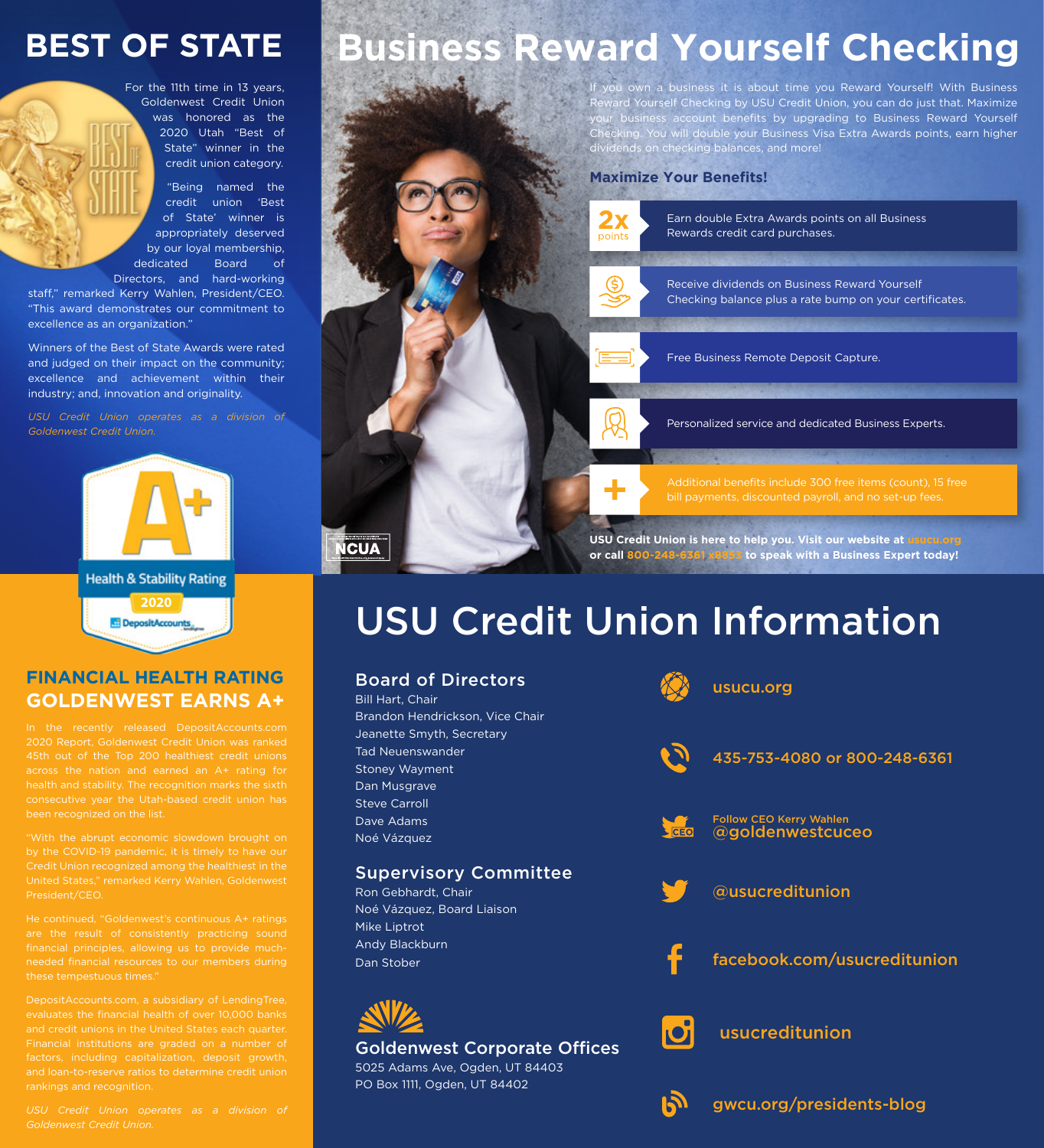# **BOARD ELECTION RESULTS**

Goldenwest Credit Union released its 2019 Annual Report and announced the results of the recent Board of Directors election at their 84th Annual Meeting on April 21. The meeting was held over video conference call.

Credit Union members had the opportunity to vote during the election held April 3–6. Chairman Bill Hart announced that Brandon Hendrickson, Tad Neuenswander, and Noé Vázquez had been re-elected by the members to serve on the Board of Directors.

The meeting was limited due to regulations surrounding the COVID-19 pandemic. A recording of the short meeting can be found on our website at **usucu.org/news**.



Brandon Hendrickson Tad Neuenswander Noé Vázquez





**V LOANS** 

# 5 LO) **APR FIXED NO PAYMENTS FOR 90 DAYS**

## Four easy ways to apply:



Goldenwest Mobile App



Online at usucu.org/loans/rv Visit any branch

 $\mathbb{E}[\mathbf{u}]$ 



Call. 801-621-4550 option 2

Rates as low as 4.99% Annual Percentage Rate on approved credit. First payment will be deferred for 90 days from loan closing date.